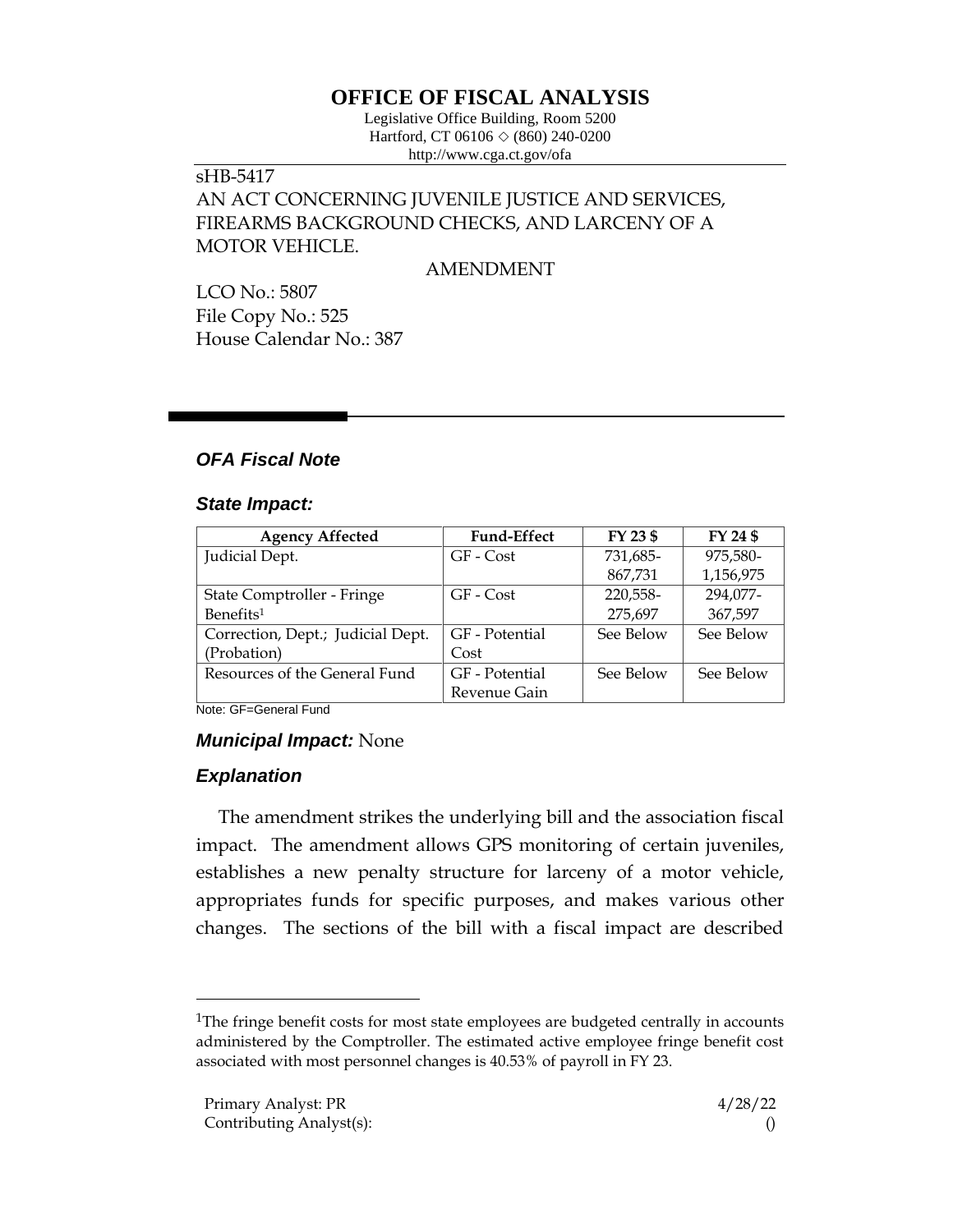below.

**Section 1** allows the Judicial Department to monitor by GPS device juveniles charged with a second or subsequent motor vehicle or property theft delinquency offense and is released into the custody of his or her parent or guardian and results in an annual cost of \$1,019,658 to \$1,524,572.

The Judicial Department does not currently use GPS monitoring on juveniles. Based on FY 21 data, there are approximately 250 juveniles who would require monitoring based on the requirements of the bill. The agency would need to hire an additional 12-15 juvenile probation officers at an annual cost of \$725,580 to \$906,975. An additional cost of \$294,077 to \$975,580 would be incurred by the State Comptroller for fringe benefits.

The bill results in an additional cost of approximately \$250,000 annually for the cost of GPS monitoring. This cost will differ depending on how many individuals require GPS monitoring.

**Section 8 – 10 and 13 – 18** sets a new penalty structure for larceny of a motor vehicle and results in a potential cost and potential revenue from fines. On average, the marginal cost to the state for incarcerating an offender for the year is \$2,500<sup>2</sup> while the average marginal cost for supervision in the community is less than \$800<sup>3</sup> each year.

*The preceding Fiscal Impact statement is prepared for the benefit of the members of the General Assembly, solely*  for the purposes of information, summarization and explanation and does not represent the intent of the General *Assembly or either chamber thereof for any purpose. In general, fiscal impacts are based upon a variety of informational sources, including the analyst's professional knowledge. Whenever applicable, agency data is*

<sup>2</sup> Inmate marginal cost is based on increased consumables (e.g. food, clothing, water, sewage, living supplies, etc.) This does not include a change in staffing costs or utility expenses because these would only be realized if a unit or facility opened.

<sup>3</sup> Probation marginal cost is based on services provided by private providers and only includes costs that increase with each additional participant. This does not include a cost for additional supervision by a probation officer unless a new offense is anticipated to result in enough additional offenders to require additional probation officers.